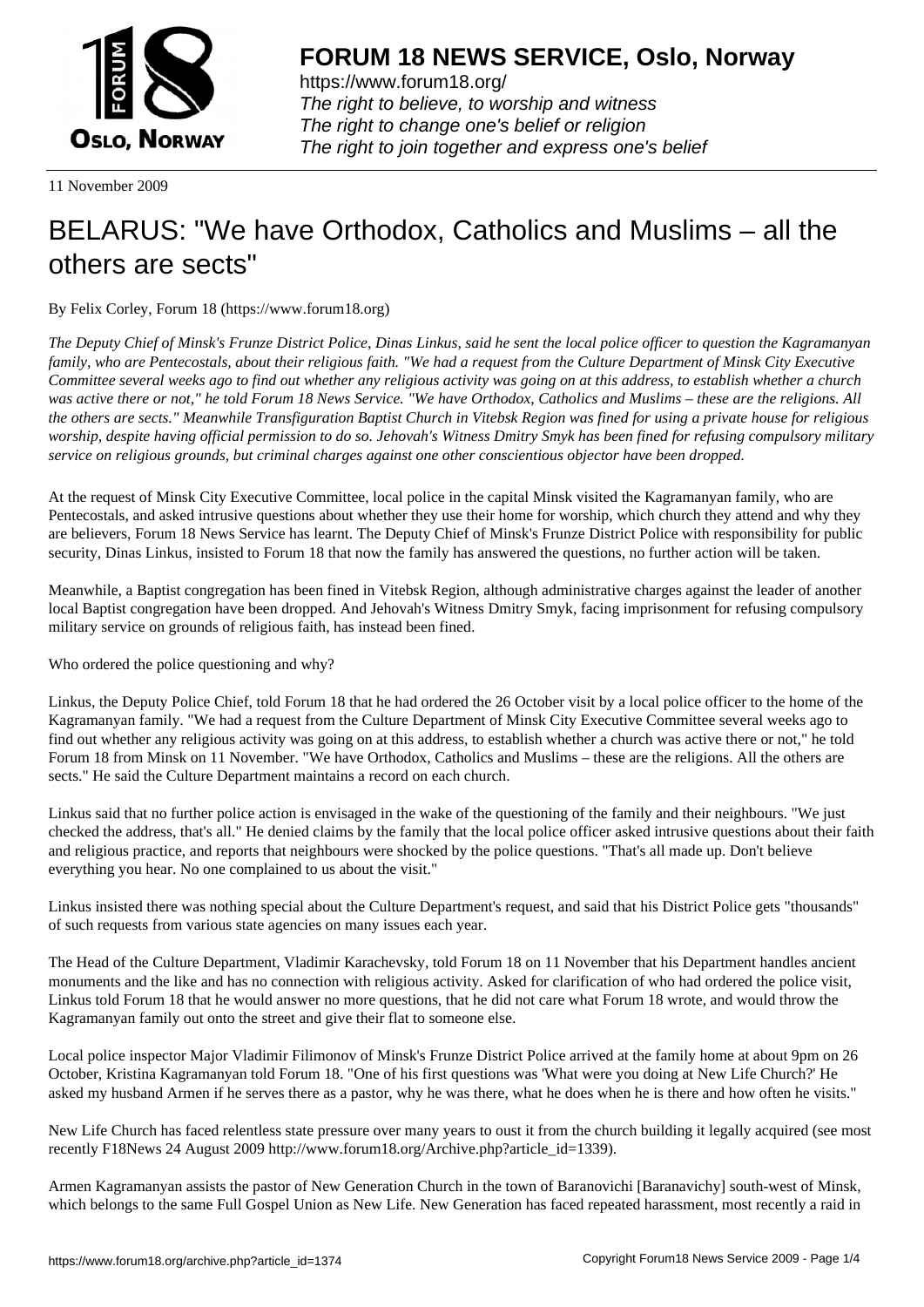Major Filimonov – who Kristina Kagramanyan said was polite and appeared to be uncomfortable asking such questions - then moved on to more general questions, such as "Why are you a believer?". Filimonov wrote down the family's answers and insisted that Armen Kagramanyan sign the record. When Kristina Kagramanyan asked him why he needed the information, Filimonov said a new department had been set up in Frunze District police "on this question", but refused to say what the "question" was.

Deputy Police Chief Linkus denied to Forum 18 that any such department had been established, saying that the information had been passed on to the Culture Department.

"I asked the inspector if it was a crime to be a believer," Kristina Kagramanyan told Forum 18. "I believe they wanted us to understand that if my husband continues to believe as he believes, they will try to expel him from the country." Armen Kagramanyan, an ethnic Armenian from Nagorno-Karabakh in the south Caucasus, has lived in Belarus since 1991 but has no citizenship. She said he has a valid residence permit, but his repeated applications for Belarusian citizenship have been rejected without explanation.

Major Filimonov confirmed to Forum 18 on 10 November that he visited the Kagramanyan family in their home. "I was just fulfilling my duty in accordance with the instruction from the Executive Committee." He vehemently denied that he had asked the family or the neighbours any intrusive questions or that he had been aggressive. "The conversation took place in an excellent atmosphere and we parted amicably." He denied that he had described the family to neighbours as "sectarians".

Baptist church fined, charges against another dropped

Transfiguration Baptist Church in the village of Voropaevo in Postavy District of Vitebsk [Vitsyebsk] Region has been fined for meeting for worship in its own building. The church was visited during a service on 22 September by Sergei Kiselev, the District inspector of the Department of State Control of Nature and Land Use. He drew up a record of an administrative offence, seen by Forum 18, alleging that the church was using the property for religious worship unlawfully.

The congregation was taken to Postavy District Court where, on 5 October, Judge Anna Romanovich found it guilty of violating Article 15.10 Part 3 of the Administrative Violations Code, which punishes using a plot of land not for its purpose with fines on legal entities of up to 100 times the minimum monthly wage. She fined the congregation the minimum fine of 700,000 Belarusian Roubles (1,446 Norwegian Kroner, 172 Euros or 258 US Dollars), the verdict reveals.

Pastor Aleksei Alshevsky told Forum 18 on 10 November that this represents three months' average wage locally. Unhappy with the ruling, the congregation challenged the fine at Vitebsk Regional Court, but on 28 October, Judge Svetlana Ivanova upheld the fine.

Alshevsky complained of discrimination, pointing out that the Catholics and the Russian Orthodox both have churches locally, one of which is a former shop and the other an adapted private house. "Some Churches are privileged while the rest are fined," he told Forum 18.

In documents seen by Forum 18, Transfiguration Church – which is registered – was given permission to use their free-standing building by the local Executive Committee in 2004, 2005 and 2006. In a letter also seen by Forum 18, on 4 November Leonid Gulyako, the state Plenipotentiary for Religious and Ethnic Affairs confirmed to the congregation that it can legally use its property for worship.

However, both courts ruled that when Pastor Alshevsky sold the building (for a nominal sum) to the congregation in 2005 for continuing use as a place of worship, the sale once more made the house a residential property for which the permission for use as a place of worship had lapsed.

Alshevsky says his congregation will complain about the court decisions to the Presidential Administration.

Marina Tsvilik, who works in Gulyako's office and who drafted the 4 November response, said that personally she feels some "understanding" for Alshevsky. "Let them come to us to resolve this," she told Forum 18 from Minsk on 10 December. "There's always a legal way."

Asked why such a complex web of regulations exists over what properties can and cannot be used for religious worship and why religious believers are punished for meeting for worship when people who gather in homes to drink beer or watch football are not, Tsvilik responded: "It is a question of the Law." She insisted that the fines handed down on religious communities are for "various reasons".

Meanwhile, Postavy District Court told Forum 18 on 11 November that the administrative case against Council of Churches Baptist Sergei Dedovets for leading unregistered religious worship in a private home in Postavy was withdrawn "a month ago". "No offence had been committed," the court chancellery noted. "It was all thanks to the prayers of people around the world that the charges were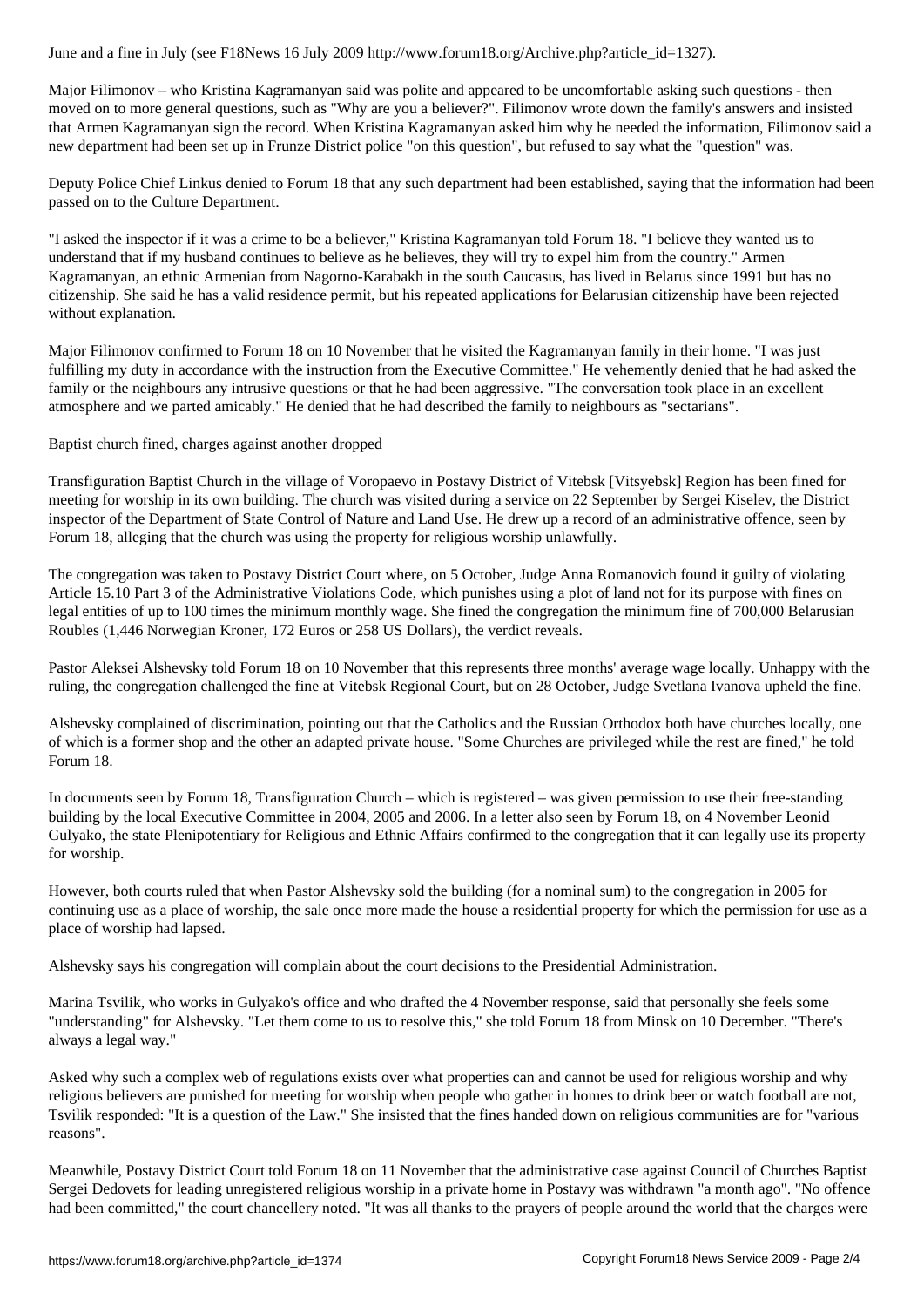The Council of Churches congregation was raided by a local ideology official, Anna Mukhlya, and a police officer during Sunday worship on 27 September, when the charges were lodged against Dedovets (see F18News 19 October 2009 http://www.forum18.org/Archive.php?article\_id=1363).

Unwilling to discuss why two churches in Postavy District were raided within days of each other in September and one punished was Alla Keizik, Deputy Head of the District Executive Committee who oversees social issues. "Dedovets wasn't fined, but he was warned he shouldn't hold religious services in a private home," she told Forum 18 from Postavy on 10 November. "Alshevsky violated the land use for the building."

Asked why these communities were being harassed merely for religious worship, Keizik put the phone down. Forum 18 was unable to ask her what had changed since 2005, when she had signed a letter approving the use of the church building for worship.

## Conscientious objector sentenced

Jehovah's Witness conscientious objector Dmitry Smyk was found guilty at the Central District Court in the south-eastern town of Gomel [Homyel] on 6 November of refusing compulsory military service under Article 435 Part 1 of the Criminal Code. The verdict – seen by Forum 18 – notes that Judge Grigory Dmitrenko fined him 3,500,000 Belarusian Roubles (7,230 Norwegian Kroner, 862 Euros or 1,290 US Dollars). He was also ordered to pay 3,000 Roubles in court costs, banned from leaving the country, banned from travelling elsewhere in Belarus without prior notification and required to maintain good conduct. The maximum penalty under this Article is two years' imprisonment.

The verdict reveals that the court did not believe that Smyk's decision to "join the religiously inclined people" in October 2006 at the urging of his wife's stepfather was genuine. It pointed out that his own parents did not belong to such a group. "The reference by the accused to the absence in law of an alternative service, which allegedly prevents him from fulfilling his duty to the state, the court considers as his way of evading military service and evading criminal responsibility for this."

The court believed Smyk was merely trying to preserve "the comfort of his daily civilian life" and rejected his argument that serving – even without weapons – in a military unit would violate his conscientious beliefs. According to the verdict, the court believed that as the statute of the Jehovah's Witnesses does not specify that their members reject military service on religious grounds, such rejection cannot be a fundamental tenet of their faith.

Smyk rejects the court decision. "They said in court that I specially became a Jehovah's Witness to avoid military service, but that's not true," he told Forum 18 from Gomel on 11 November. "I didn't even know about the attitude to military service until after I joined." He said he is preparing to lodge an appeal to Gomel Regional Court.

The criminal sentence handed down to the 23-year-old Smyk is the first on a Jehovah's Witness conscientious objector since 2000, Forum 18 notes (see F18News 30 October 2009 http://www.forum18.org/Archive.php?article\_id=1370).

Three other Jehovah's Witnesses – two of them also in Gomel – were also facing criminal prosecution. However, Smyk told Forum 18 that the prosecutor in Gomel has dropped charges against one of them, Aleksei Boinichev, saying no crime had been committed. "This is interesting, as he is in the same situation as me," Smyk told Forum 18. However, Boinichev will again be included in the spring 2010 call-up "and if he refuses he will again be charged".

## Round-table postponed

Meanwhile, organisers have postponed a proposed roundtable in Minsk to discuss an alternative Religion Law, as they told Forum 18. The roundtable had been scheduled for 13 November, but was postponed because of the outbreak of the H1N1 virus.

Earlier plans to hold the roundtable had been obstructed by the Minsk City Executive Committee (see F18News 30 October 2009 http://www.forum18.org/Archive.php?article\_id=1370). (END)

For a personal commentary by Antoni Bokun, Pastor of a Pentecostal Church in Minsk, on Belarusian citizens' struggle to reclaim their history as a land of religious freedom, see F18News 22 May 2008 http://www.forum18.org/Archive.php?article\_id=1131.

For more background information see Forum 18's Belarus religious freedom survey at http://www.forum18.org/Archive.php?article\_id=1311.

Full reports on freedom of thought, conscience and belief in Belarus can be found at http://www.forum18.org/Archive.php?query=&religion=all&country=16.

A compilation of Organisation for Security and Co-operation in Europe (OSCE) freedom of religion or belief commitments can be